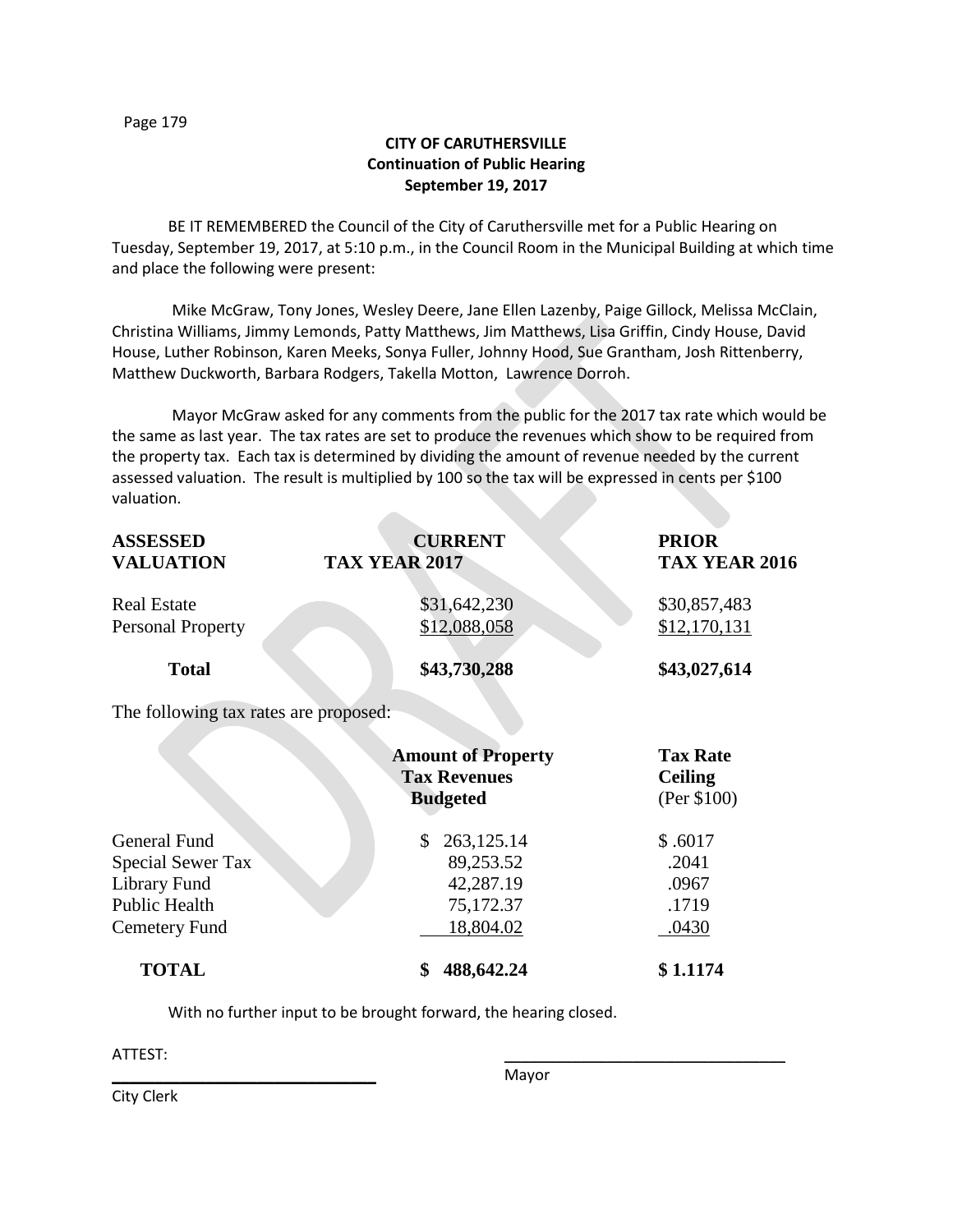## **CITY OF CARUTHERSVILLE Special Session September 19, 2017**

Be it remembered the Council of the City of Caruthersville met in special session Tuesday September 19, 2017 at 5:12 p.m. in the Council room of the Municipal Building at which time and place the following were present:

| Mike McGraw                | Mayor                 |
|----------------------------|-----------------------|
| <b>Takella Motton</b>      | <b>City Clerk</b>     |
| Lawrence Dorroh            | <b>City Counselor</b> |
| Tony Jones                 | Sergeant at Arms      |
| Rodgers                    | Councilperson         |
| Duckworth                  | Councilperson         |
| <b>Bullington (Absent)</b> | Councilperson         |
| Cartee (Absent)            | Councilperson         |
| Rittenberry                | Councilperson         |
| Hood                       | Councilperson         |
| Merideth (Absent)          | Councilperson         |
| Grantham                   | Councilperson         |
|                            |                       |

The number of members necessary to consider a quorum being present, the Mayor called the meeting to order and announced the meeting was in session for the transaction of business.

The first order of business was the approval of the September 5, 2017 regular session minutes. Councilperson Hood motion to approve after all necessary amendments second by Duckworth which resulted in the following vote:

| Rodgers     | Yes        | Duckworth | Yes. |
|-------------|------------|-----------|------|
| Rittenberry | <b>Yes</b> | Hood      | Yes  |
| Grantham    | Yes        |           |      |

Councilperson Duckworth motion to approve the closed session minutes, second by Councilperson Grantham which resulted in the following vote:

| Rodgers     | Yes | Duckworth | Yes  |
|-------------|-----|-----------|------|
| Rittenberry | Yes | Hood      | Yes. |
| Grantham    | Yes |           |      |

Councilperson Hood motion for the approval of the reports and bills, second by Councilperson Rittenberry, which resulted in the following vote:

| Rodgers     | Yes | Duckworth | Yes  |
|-------------|-----|-----------|------|
| Rittenberry | Yes | Hood      | Yes. |
| Grantham    | Yes |           |      |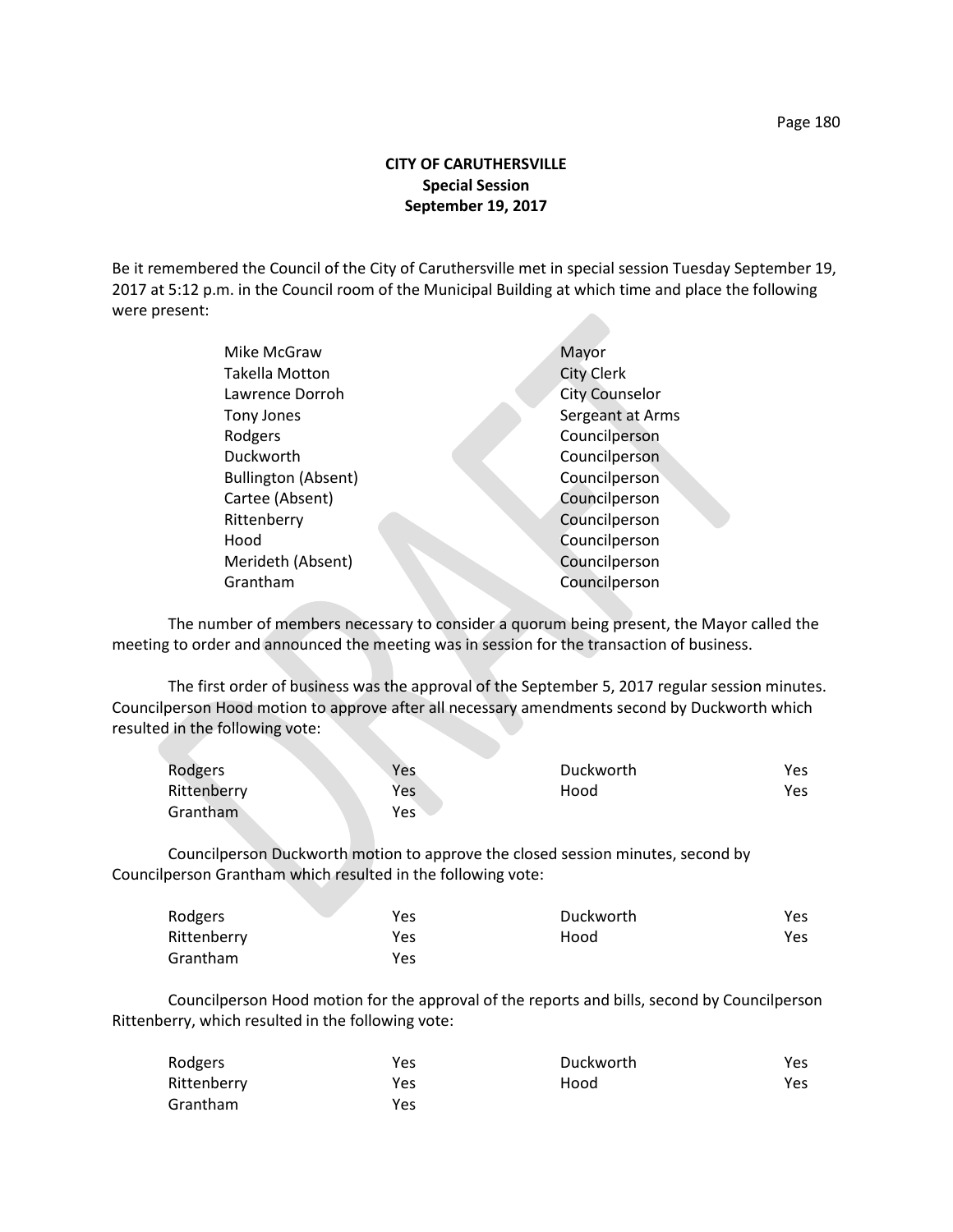### Page 181

The next order of business was the presentation of petitions, letters, and other communications. A letter was received from the Missouri Department of Economic Development informing the City of the approval of \$222,000 by the Community Development Block Grant Program. The grant is for water improvements, which will be used for the Marlar project.

Mayor's report; There is a potential tenant for the Wal-Mart building who has conversed with Mr. Rosen, and the potential tenant requested information from the Mayor. Jeff Montgomery chairman of the economic team is hopeful of targeting business for the community. The Bootheel Synergy 7 County Area held a meeting in Portageville September 6, 2017. There will be subsequent meetings October 4, 2017, November 1, 2017, December 12, 2017, and March 7, 2017. The insurance adjuster did come August 16, 2017 to assess the Recreation Center roof, and the report was sent to the Core adjuster. Wesley Deere has been trying to get the results of the report and will continue to make contact to get the results. Mayor McGraw asked for any recommendations for a price on the multiple lots that had been previously recommended by him to sell for \$1,000 per lot. There will be discussion at a later date. The volunteer cleanup of the South Ward overpass area was held on September 9, 2017. There were over 100 bags of trash that was picked up. Mayor McGraw recommended that the City take bids for maintenance of the I-55 Exit 6 overpass. Councilperson Grantham motion for approval, second by Councilperson Hood, which resulted in the following vote:

| Rodgers     | Yes | Duckworth | Yes |
|-------------|-----|-----------|-----|
| Rittenberry | Yes | Hood      | Yes |
| Grantham    | Yes |           |     |

Mayor McGraw inquired of MODOT about landscaping and lighting for Exit 6; they will be following up with him about the matter. The Mayor is also inquiring of Ameren to accelerate the LED lights on the CV poles throughout the City. There was also talk about the lighting on Highway 84 and Exit 4, volunteering for cleanup, and putting up signage for no littering.

Chief Tony Jones reported that he had been on traffic patrol throughout Operation Healthy Delta's deployment in the City. The military team has been very complimentary of the City's hospitality, and they will eventually come back to the City within their 6 counties rotation.

Fire report; Fire calls from September 5, 2017 through September 19, 2017 are as follows: 9/5/17;Vehicle fire on I55 a total loss, 9/11/17;Smoke scare due to malfunction of stove on Beckwith, 9/14/17; Fire alarm sounding on Mooreland,  $9/16/17$ ; Structure fire on East  $15<sup>th</sup>$  St.,  $9/17/17$ ; Fire alarm sounding on State Hwy D. Fire drills were conducted at all three schools on September 8, 2017. The department has submitted a grant for bunker gear for 50/50 matching funds up to \$6,000 through the Missouri Department of Conservation. Notification of awards will be given by the end of November.

Code Enforcement; Sonya Fuller reported that she had sent out 8 letters, with 12 follow ups in the process of abating the nuisance. The document search and copies of all Notices to Abate Nuisance issued by the City for the year requested by Mr. Hoskins was completed; the total being \$94.82. Ms. Fuller met with Mers Goodwill on September 11, 2017, and as of now they don't have any volunteers.

Parks & Recreation; Wesley Deere reported that the Tiger football that consists of  $5^{th}$  and  $6^{th}$ graders had their first game and beat Malden. The flag football had to be scrapped and kickball has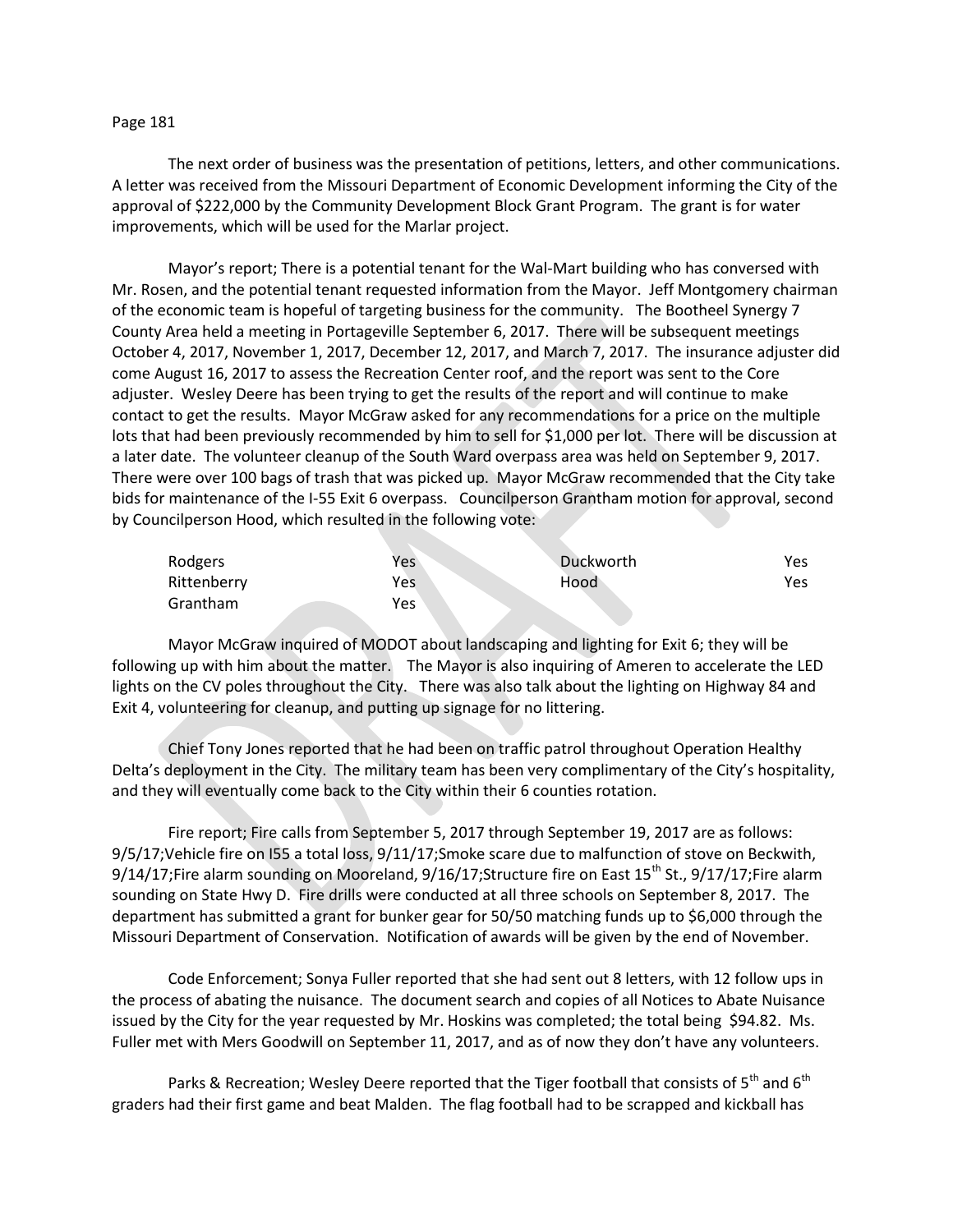started. Sonic approached Mr. Deere about sponsorship of teams, and giving proceeds towards programs. Papa John's sold pizza in the concession stands during baseball season. Sonic will sell food during the basketball and kickball season.

Paul Shaw reported that all 3 clarifiers are back in operation. They have always been hard pressed in the hauling of the sludge. This time around instead of the 3 weeks for the removal it took 3 days.

Introduction to bills; Mayor McGraw recommended the setting of the tax rate for 2017, Councilperson Grantham motion for approval, second by Councilperson Rodgers, which resulted in the following vote:

| Rodgers     | Yes        | Duckworth | Yes |
|-------------|------------|-----------|-----|
| Rittenberry | <b>Yes</b> | Hood      | Yes |
| Grantham    | Yes        |           |     |

Councilperson Duckworth motion for the first reading of an ordinance setting the tax rate, second by Councilperson Rodgers as follows:

**BILL NO. 2017-12 ORDINANCE 2017-12** 

# **AN ORDINANCE ESTABLISHING AND FIXING THE RATE OF TAXATION AND LEVYING THE TAXES AND DECLARING THAT PURPOSE OF WHICH THE SAME SHALL AND SHOULD BE USED FOR THE YEAR 2017**

Councilperson Duckworth motion for the second reading, second by Councilperson Hood, the question is will Bill No. 2017-12 pass and become known as Ordinance 2017-12, which resulted in the following vote on said question to wit:

| Rodgers     | Yes        | Duckworth | Yes  |
|-------------|------------|-----------|------|
| Rittenberry | <b>Yes</b> | Hood      | Yes. |
| Grantham    | Yes        |           |      |

Business from the floor; Charles Oliver had a personal complaint towards the Mayor, and left abruptly. Patty Matthews, Jim Matthews, Lisa Griffin, David House, and Cindy House all residents of Brantley Lane had concerns about the mapping of Brantley Lane. No one knows exactly how their property will be affected by the Right of Way the City is proposing. Counselor Dorroh stated that a survey should take place with the properties being flagged. A meeting should also take place with the surveyor, developer, residents, and the City. Mayor McGraw stated that the residents would be notified as to when the meeting will take place. There was also mentioned the lighting on Industrial Drive needing improvement.

With no further business to come before the Council, Councilperson Rodgers motion to adjourn, second by Councilperson Hood with all in favor. The meeting adjourned at 6:20 p.m.